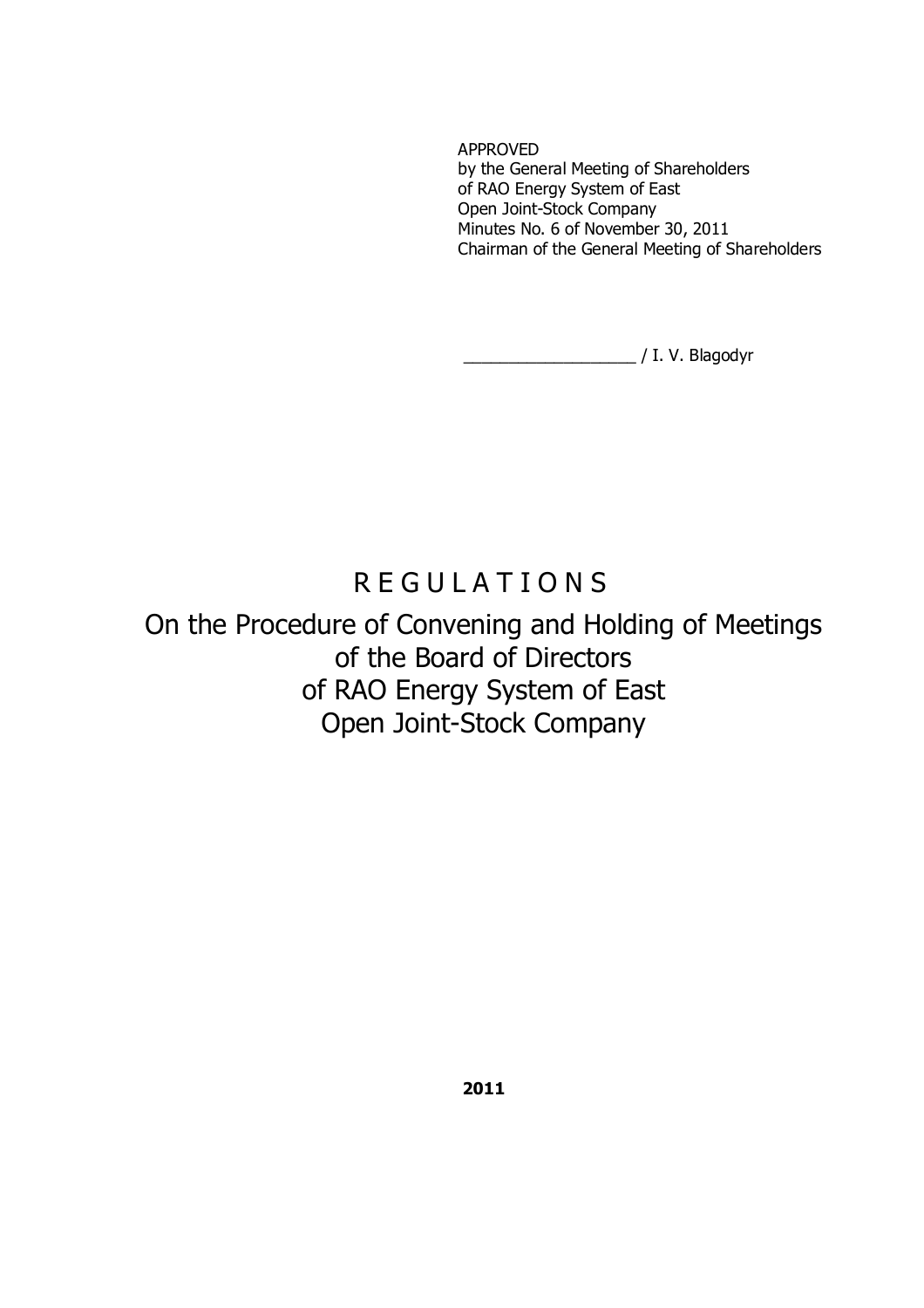# **1. General Provisions**

1.1. These Regulations were developed in accordance with the Civil Code of the Russian Federation, the Federal Law "On Joint-Stock Companies", other regulations of the Russian Federation and the Articles of Association of RAO Energy System of East Open Joint-Stock Company (hereinafter, the "Company").

1.2. These Regulations shall act as a by-law of the Company setting forth the procedure for convening and holding of meetings of the Company's Board of Directors.

1.3. The Board of Directors shall be a management body of the Company to ensure general management of the Company's activities and supervise implementation of decisions of the General Meeting of Shareholders of the Company in accordance with the Russian laws.

1.4. The main goals of the Company's Board of Directors shall include:

- determine the development strategy of the Company aimed to increase its market capitalization and investment appeal, to achieve the maximum profit and increase the Company's assets;

- ensure exercising and protection of rights and legal interest of the Company's shareholders.

The Board of Directors shall achieve the above-mentioned goals in accordance with the following principles:

- adopt decisions based on authentic information on the Company's activities;

- avoid restrictions to the shareholders' rights to participate in management of the Company, receiving of dividend and information on the Company;

- balance out interests of different groups of shareholders and adoption by the Board of Directors of maximum fair decisions for the benefit of the Company.

1.5. The Board of Directors shall perform its activities in accordance with the Federal Law "On Joint-Stock Companies", other regulations of the Russian Federation, the Company's Articles of Association and these Regulations.

## **2. Chairperson and Deputy Chairperson of the Company's Board of Directors**

2.1. The Chairperson of the Company's Board of Directors shall manage activities of the Board of Directors.

2.2. The Chairperson of the Board of Directors shall be elected by members of the Company's Board of Directors out of the members by a majority vote based on the total number of members of the Board of Directors.

A member of the Board of Directors who is the Director General or a member of a collective executive body of the Company cannot be elected to the position of the Chairperson of the Board of Directors.

2.3. The Board of Directors shall be entitled to re-elect the Chairperson of the Board of Directors at any time by a majority vote based on the total number of members of the Company's Board of Directors.

2.4. The Chairperson of the Board of Directors shall:

- 1) manage activities of the Board of Directors;
- 2) convene meetings of the Board of Directors;
- 3) determine the form of meetings of the Board of Directors;
- 4) approve agendas of meetings of the Board of Directors;

5) determine the list of materials (data) on agenda items of meetings to be presented to members of the Board of Directors;

6) determine the list of persons to be invited to participate in discussion of specific agenda items of meetings of the Board of Directors;

7) chair meetings of the Board of Directors;

8) sign minutes of meetings of the Board of Directors, requests for audit (inspection) of the Company's business and other documents on behalf of the Company's Board of Directors;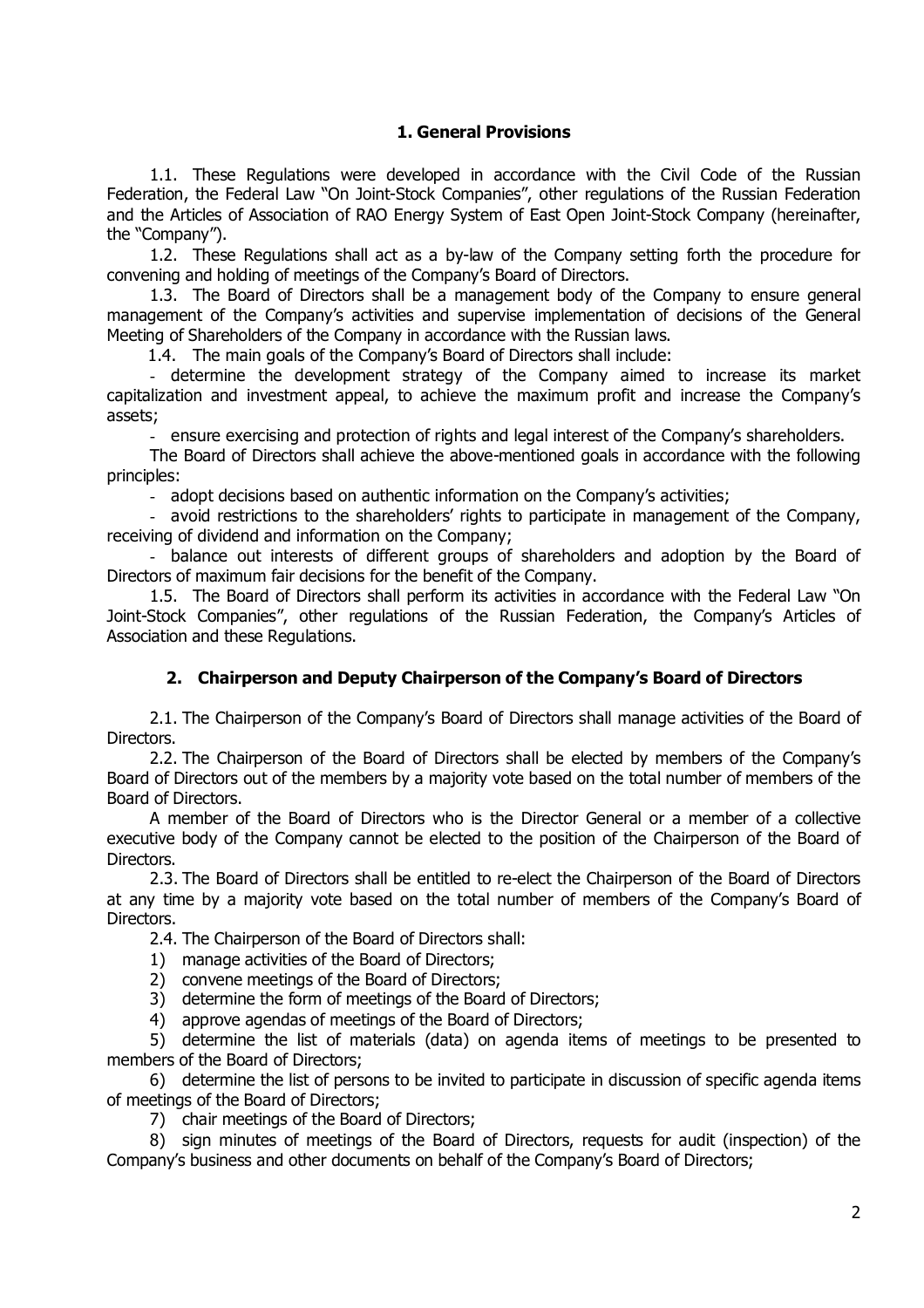9) supervise implementation of the Action Plan of the Board of Directors approved by the Board of Directors;

10) represent the Board of Directors in relations with shareholders of the Company, authorities, public organizations or mass media;

11) maintain correspondence on behalf of the Board of Directors with shareholders, executive bodies or personnel of the Company, other organizations;

12) chair General Meetings of Shareholders of the Company as specified in the Regulations for Preparation for and Holding of the General Meeting of Shareholders of the Company;

13) on behalf of the Board of Directors supervise implementation of decisions of the General Meeting of Shareholders and the Board of Directors, take under official control implementation o decisions of the Board of Directors and stops control of implemented decisions of the Board of Directors;

14) ensure compliance with the Russian laws, the Company's Articles of Association and by-laws of the Company in the course of meetings of the Board of Directors;

15) discharge other duties specified in the Russian laws, the Company's Articles of Association and decisions of the Company's Board of Directors.

2.5. In absence of the Chairperson of the Company's Board of Directors, his/her duties shall be discharged by the Deputy Chairperson of the Board of Directors to be elected from members of the Board of Directors by a majority vote of members of the Board of Directors based on their total number.

A member of the Board of Directors who is the Director General or a member of a collective executive body of the Company cannot be elected to the position of the Deputy Chairperson of the Board of Directors.

#### **3. Members of the Board of Directors, Their Rights, Obligations and Liability**

3.1. Within the competence of the Board of Directors members of the Board of Directors shall be entitled to:

1) receive information on activities of the Company in accordance with the Russian laws and bylaws of the Company;

2) submit written suggestions related to development of the Action Plan of the Board of Directors;

3) submit items for the agenda of meetings of the Board of Directors pursuant to an approved procedure;

4) demand convocation of a meeting of the Company's Board of Directors;

5) exercise other rights specified in the Russian laws, the Company's Articles of Association, other by-laws of the Company and these Regulations.

3.2. Upon preliminary approval of the Chairperson of the Board of Directors a member of the Board of Directors shall be entitled to request in writing documents and data required to adopt decisions on matters reserved for the Board of Directors both directly from the Director General of the Company (or another body discharging the duties of the sole executive body of the Company) and the Secretary of the Board of Directors.

3.3. Documents and data of the Company shall be provided to a member of the Board of Directors within 5 (five) business days following receipt of a respective request.

3.4. A fee and/or reimbursement of costs associated with discharging by members of the Board of Directors of their duties can be paid pursuant to the procedure specified in the Regulations for Payment of Fees and Reimbursement to members of the Board of Directors to be approved by the Company's General Meeting of Shareholders.

3.5. Members of the Board of Directors shall exercise their rights and perform their obligations for the benefit of the Company and exercise their rights and perform their obligations with respect to the Company reasonably and in good faith.

3.6. Members of the Board of Directors shall comply with requirements of local regulations of the Company specifying the mode of confidentiality related to the Company's information and use confidential information of the Company only for the purpose of exercising the rights and performing the obligations of a member of the Company's Board of Directors.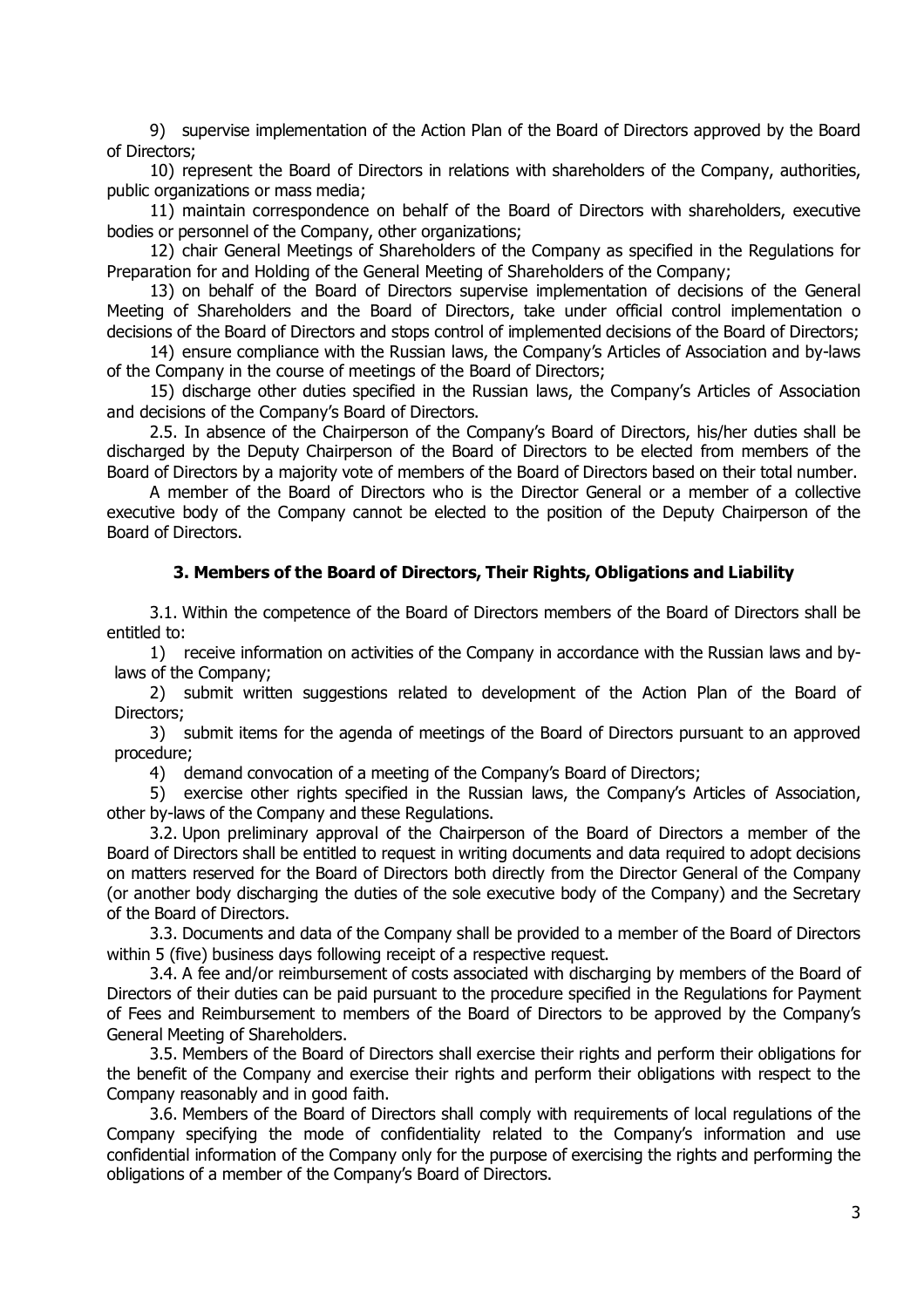3.7. Members of the Board of Directors shall inform the Company of:

- legal entities where they hold on their own or together with their affiliate(s) 20 or more percent of voting shares (interest, participatory interest);

- legal entities in whose management bodies they hold positions;

- known actual or potential transactions where they can be deemed as related parties.

The above-mentioned information shall be presented by members of the Board of Directors in writing to the Secretary of the Board of Directors within 3 (three) business days following election of the Company's Board of Directors or following the day when charges occur in the data provided by a member of the Board of Directors to the Company.

3.8. Members of the Board of Directors shall be liable to the Company for losses incurred by the Company due to their faulty actions (omission) in accordance with the applicable laws.

Members of the Board of Directors who voted against a decision that led to the losses being caused to the Company or who did not participate in the voting shall be bear such liability.

## **4. Secretary of the Board of Directors**

4.1. Technical (informational, documentary, protocolary, secretarial) support of day-to-day activities of the Board of Directors shall be the responsibility of the Secretary of the Board of Directors.

4.2. The Secretary of the Board of Directors shall be an employee of the Company.

4.3. The Secretary of the Board of Directors shall discharge the following duties:

1) develop and present to the Chairperson of the Board of Directors a draft agenda of a regular meeting of the Board of Directors in accordance with the Action Plan of the Board of Directors and suggestions received from members of the Board of Directors, executive bodies of the Company, the Internal Audit Commission and the Company's Auditor;

2) prepare and distribute documents (materials) required to arrange and hold a meeting of the Board of Directors (a notice of the meeting, draft decisions on agenda items of the meeting, draft documents for preliminary review, etc.);

3) provide organizational and technical support of the voting process at a meeting of the Board of Directors;

4) manage interaction of the Board of Directors and executive bodies with committees of the Board of Directors and departments of the Company;

5) prepare and present documents (data) upon requests of members of the Board of Directors;

6) prepare requests and replies to letters on behalf of the Board of Directors of the Company under the supervision of the Chairperson of the Board of Directors;

7) collect questionnaires filled out by members of the Company's Board of Directors;

8) execute minutes of meetings of the Board of Directors and prepare extracts from minutes of meetings of the Board of Directors;

9) distribute documents approved by the Board of Directors;

10) develop and maintain the file register of the Board of Directors;

11) systematize and archive documents and materials of the Board of Directors;

12) ensure control over the progress in fulfillment of decisions of the Board of Directors;

13) prepare requests for information (materials) on agenda items of meetings of the Board of Directors to be delivered to the Company's departments;

14) ensure control over correct execution of documents to be presented for consideration and approval of the Board of Directors;

15) on instructions of the Chairperson of the Board of Directors (Deputy Chairperson of the Board of Directors), prepare drafts of specific documents or decisions of the Board of Directors including draft Action Plan of the Board of Directors;

16) keep records of the progress of meetings of the Board of Directors including on magnetic media (with consent of all members present);

17) certify copies of minutes of meetings and other documents of the Company's Board of Directors;

18) discharge other duties specified in the Company's Articles of Association, these Regulations,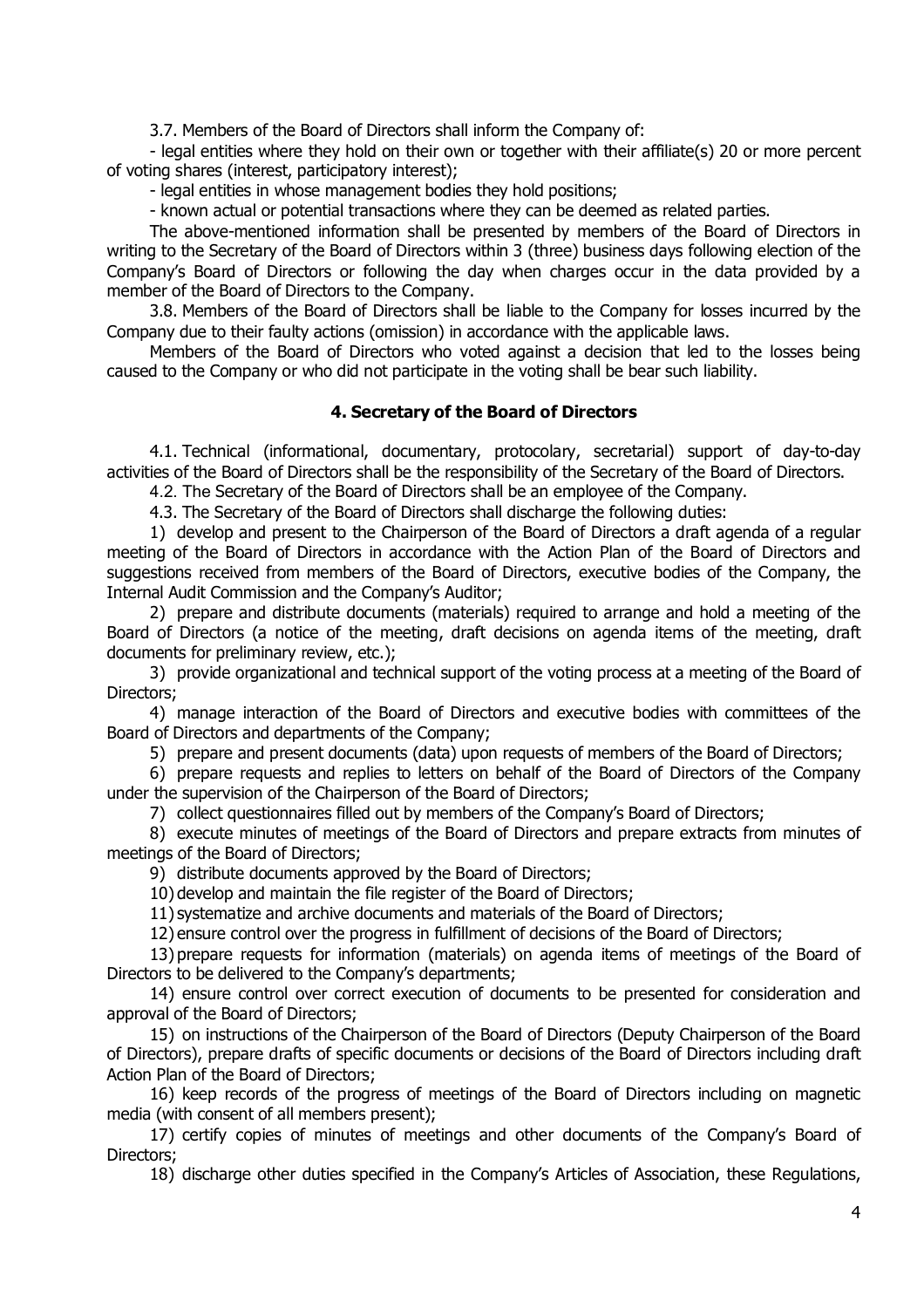instructions of the Chairperson or members of the Company's Board of Directors.

4.4. The Secretary of the Board of Directors shall procure for coordinated, efficient relations between members of the Board of Directors and shareholders of the Company and their representatives, with Committees of the Board of Directors, executive bodies, directors and employees of the Company's departments to ensure effectiveness of activities of the Board of Directors.

4.5. The Secretary of the Board of Directors shall be entitled to request and receive information required for the Board of Directors including upon requests of members of the Company's Board of Directors from departments of the Company's executive apparatus.

4.6. The Secretary of the Board of Directors shall be in charge of:

- correct execution and authenticity of information contained in minutes of meetings of the Board of Directors;

- timely delivery of minutes to members of the Board of Directors.

4.7. The bodies and officials of the Company shall assist the Secretary of the Board of Directors in discharging of his/her duties.

#### **5. Management of the Workflow of the Board of Directors**

5.1. Meetings of the Board of Directors shall be held in accordance with the approved Action Plan of the Board of Directors and as needed but at least once a quarter.

5.2. When needed, the Chairperson of the Board of Directors shall be entitled to adopt a decision on holding an extraordinary meeting of the Board of Directors or re-schedule a scheduled meeting of the Board of Directors.

5.3. Action Plan of the Board of Directors.

5.3.1. The Action Plan of the Board of Directors can be developed within the following main areas:

- strategic development of the Company;

- planning of mid-term and current operations of the Company;

- management of activities of the Board of Directors;

- supervision of implementation of decisions of the Board of Directors and the General Meeting of Shareholders.

5.3.2. The Action Plan of the Board of Directors shall include:

1) issues to be discussed at meetings of the Company's Board of Directors during the current year (on a quarterly basis);

2) a schedule of meetings of the Board of Directors;

3) a list of persons (management bodies of the Company) in charge of preparation of issues for consideration at meetings of the Board of Directors (members of the Board of Directors, Director General, other persons).

5.3.3. The Action Plan of the Board of Directors shall be based on suggestions of the Chairperson and members of the Board of Directors, the Internal Audit Committee, the Auditor and executive bodies of the Company.

Such suggestions shall be submitted to the Chairperson of the Board of Directors in writing with copies thereof simultaneously delivered to the Secretary of the Company's Board of Directors.

## **6. Convocation of Meetings of the Board of Directors**

6.1. The first meeting of the newly elected Board of Directors shall be convened by a member of the Company's Board of Directors by delivering a notice of convocation of such meeting to all other members of the Board of Directors and to the Company addressed to the Director General.

The Director General shall provide assistance and all information required to hold the first meeting of the newly elected Board of Directors.

The first meeting of the Board of Directors must discuss the following issues:

- election of the Chairperson of the Board of Directors;
- election of the Deputy Chairperson of the Board of Directors;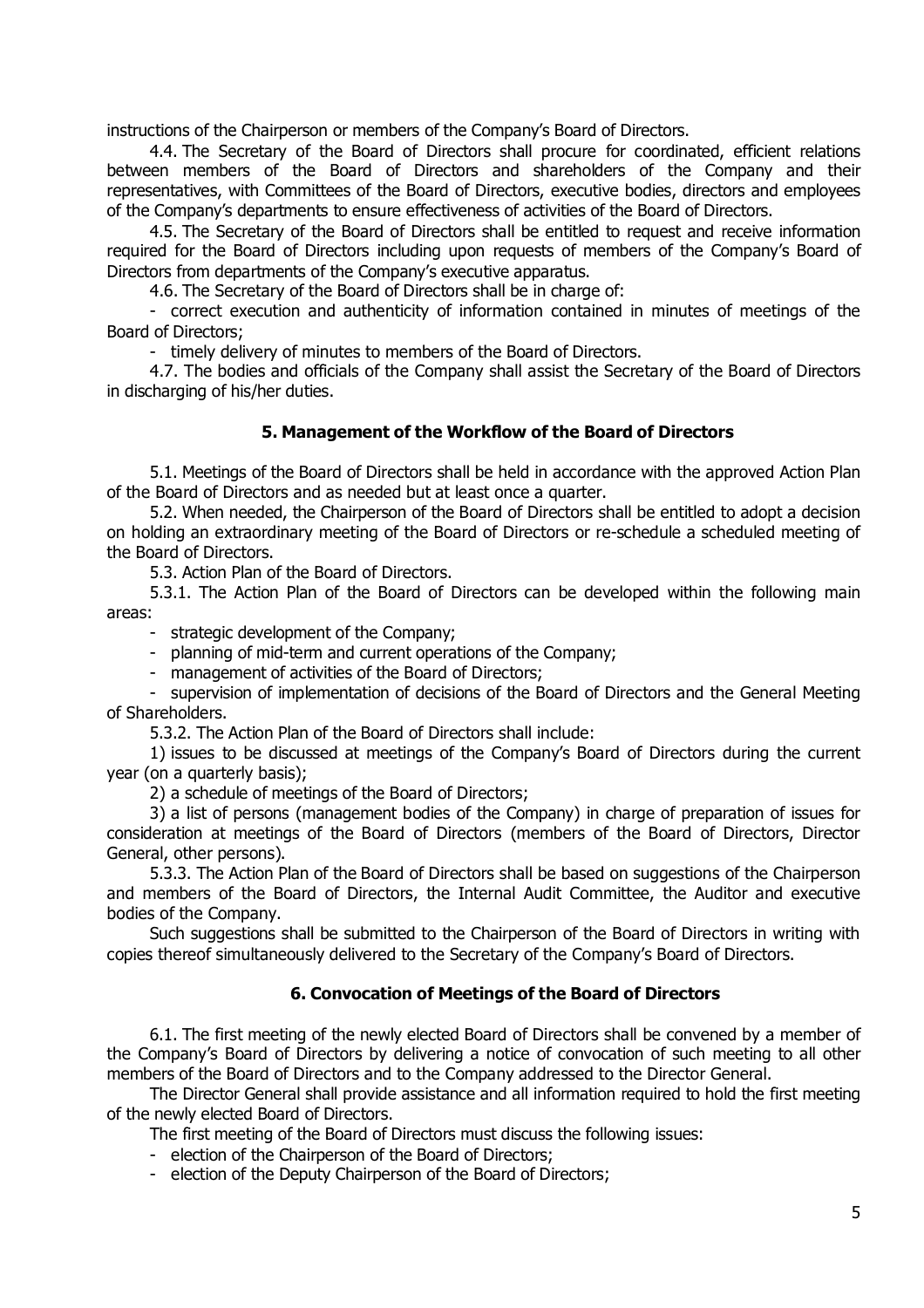- election of the Secretary of the Board of Directors.

6.2. Thereafter meetings of the Board of Directors shall be convened by the Chairperson of the Board of Directors (except for the event specified in clause 2.5. hereof):

- in accordance with the meeting schedule approved as part of the Action Plan of the Board of Directors;

- upon the initiative of the Chairperson of the Company's Board of Directors;

- upon a written request of a member of the Board of Directors, the Director General, the Internal Audit Committee or the Company's Auditor.

6.3. A request for convening a meeting of the Board of Directors shall contain:

- 1) a reference to the person initiating the meeting;
- 2) texts of agenda items;
- 3) reasons for including specific items on the agenda;
- 4) information (materials) on agenda items;
- 5) draft decisions on agenda items.

6.4. A request for convening a meeting of the Board of Directors shall be executed in writing and signed by the initiator. A request of the Company's Internal Audit Committee for convening a meeting of the Board of Directors shall be signed by the Chairperson of the Internal Audit Committee.

A request for convening a meeting of the Board of Directors with all of the necessary materials (information) enclosed shall be delivered to the Chairperson of the Board of Directors with simultaneous delivery of copies of suggestions to the Secretary of the Board of Directors.

6.5. The Chairperson of the Board of Directors shall review a request for convening a meeting of the Board of Directors and adopt a decision on convening of such meeting, a refusal to convene such meeting or including of the agenda items listed in the request on the agenda of a scheduled (in accordance with the approved Action Plan of the Board of Directors) meeting of the Board of Directors within 5 (five) business days following receipt of such request. A meeting of the Board of Directors for consideration of an issue (issues) listed in the request shall be held within 30 calendar days following receipt of a relevant request by the Chairperson of the Board of Directors.

A reasoned decision of the Chairperson of the Board of Directors on refusal to convene an extraordinary meeting of the Board of Directors shall be delivered to the initiator within 3 (three) business days following adoption of such decision.

Failure to comply with the requirements specified in clauses 6.3. and 6.4. hereof may form a group for refusal to convene the requested meeting of the Board of Directors.

6.6. A notice of a meeting of the Board of Directors shall be prepared in writing by the Secretary of the Board of Directors and signed by the Chairperson or Deputy Chairperson of the Board of Directors (in events specified herein).

A notice of a meeting of the Board of Directors shall contain:

- the full corporate name and address of the Company;

- texts of agenda items;

- the form of the meeting (in-person or absentee);

- the date, place and start time of the meeting and/or the deadline for submitting voting bulletins;

- a list of information (materials) to be provided to members of the Board of Directors.

6.6.1. The Secretary of the Board of Directors shall send a notice of a meeting of the Board of Directors signed by the Chairperson of the Board of Directors to each member of the Board of Directors not later than 11 (eleven) business days before the day of the meeting of the Board of Directors (the deadline for submitting voting bulletins) except for events specified herein.

6.6.2. If the agenda of a meeting of the Board of Directors includes issues that have to be preliminarily reviewed by the Management Board and/or the Committees of the Board of Directors to develop recommendations in accordance with the Regulations for the Management Board and/or the Regulations for the Committees of the Board of Directors and by the time of delivery of the notice the decisions (recommendations) of the Management Board and/or the Committees of the Board of Directors with respect to such issues have not been received by the Board of Directors, a notice of such meeting of the Board of Directors shall be sent by the Secretary of the Board of Directors to each member of the Board of Directors in writing at least 15 (fifteen) business days before the day of the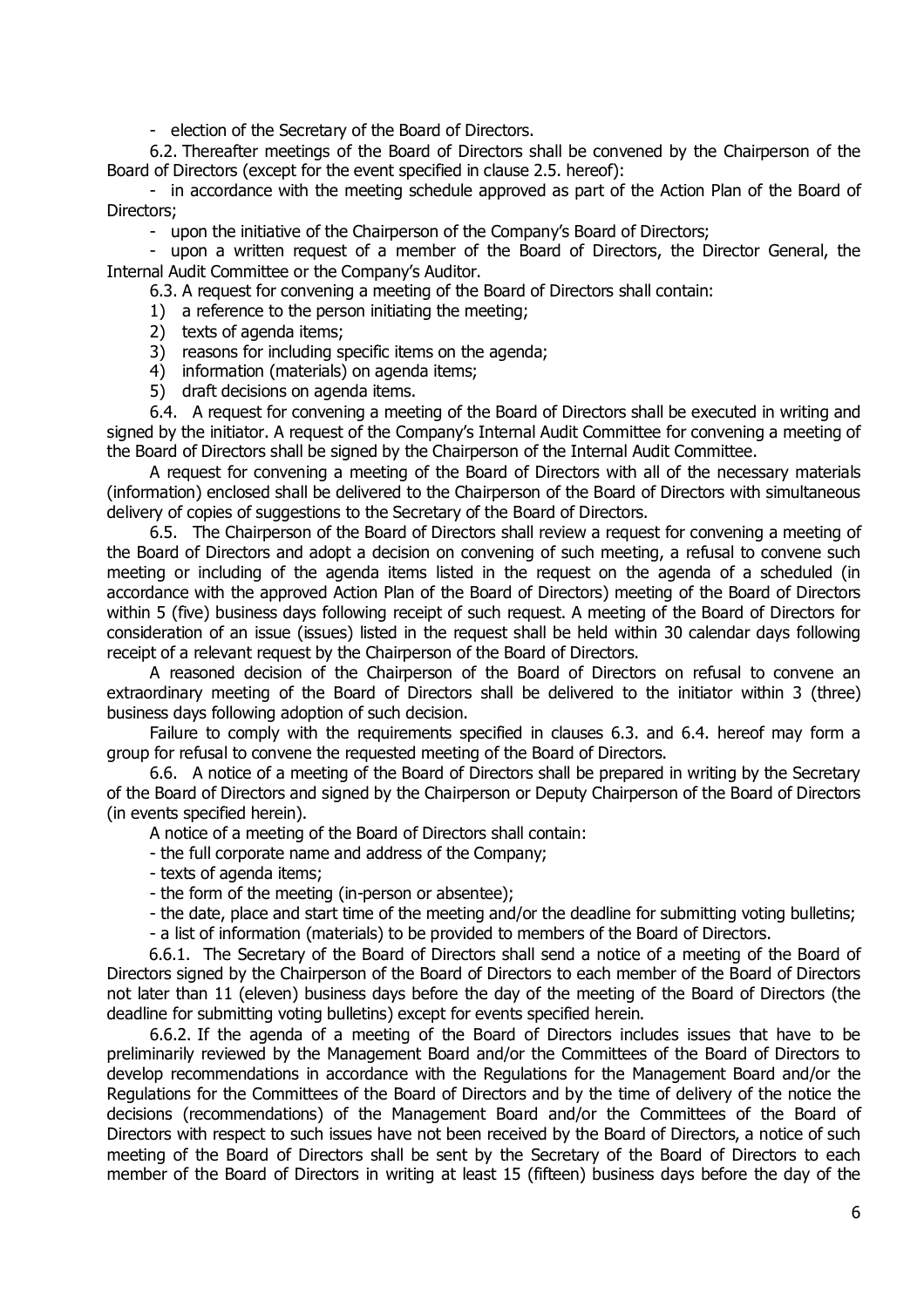meeting (the deadline for submitting voting bulletins) except for events specified herein.

6.7. Materials (information) on agenda items shall be delivered to members of the Board of Directors simultaneously with a notice of a meeting.

Materials (information) on agenda items shall include:

- draft decisions of the Board of Directors on agenda items of the meeting of the Board of Directors;

- an explanatory note to draft decisions of the Board of Directors on agenda items of the meeting of the Board of Directors;

- draft documents presented for approval, coordination or acceptance of the Board of Directors;

- minutes of meetings and sessions of management bodies, decisions (recommendations) of the Committees of the Board of Directors and other special bodies and committees of the Company for preliminary consideration of issues (if any);

- materials supporting the data contained in draft decisions and explanatory notes;

- other information materials on agenda items of a meeting of the Board of Directors.

If a meeting of the Board of Directors is held as an in-person meeting, voting bulletins executed in accordance with Appendix 1 hereto shall be delivered to members of the Board of Directors.

6.8. Notices of meetings of the Company's Board of Directors, materials (information) on agenda items, voting bulletins, copies of minutes and voting bulletins filled out and signed by members of the Board of Directors, suggestions and/or commentaries with respect to draft decisions on agenda items shall be delivered:

a) in person;

b) by registered mail with acknowledgement of receipt;

c) by fax;

d) a copy thereof shall be sent by e-mail.

If a member of the Board of Directors sends a filled-out and signed voting bulletin by fax or email, such voting bulletins shall be delivered to the Company directly or by mail within 10 days following receipt thereof.

Contact details of a member of the Board of Directors (fax number, e-mail, post address) for delivery of notices, materials (information) and voting bulletins shall be provided by such member to the Secretary of the Board of Directors.

Contact details of the Company (fax number, e-mail, post address) for delivery of suggestions and/or commentaries with respect to draft decisions on the agenda items shall be indicated on a notice of meeting, and for delivery of filled-out and signed voting bulletins – on voting bulletins.

6.9. If the agenda of a meeting of the Board of Directors includes issues that have to be preliminarily reviewed by the Management Board and/or the Committees of the Board of Directors to develop recommendations in accordance with the Regulations for the Management Board and/or the Regulations for the Committees of the Board of Directors, a notice of meeting of the Board of Directors and materials on such agenda items shall be delivered by the Secretary of the Company's Board of Directors to the Management Board and/or the Committees of the Board of Directors.

Decisions (recommendations) of the Management Board and/or a Committee of the Board of Directors shall be delivered by the Secretary of the Board of Directors to members of the Board of Directors if they are received by the Board of Directors at least 3 (three) business days before the date of the meeting of the Board of Directors except for when specified in clause 9.18. hereof. If decisions (recommendations) of the Management Board and/or such Committee are not provided (or are provided after the deadline specified), the Board of Directors shall adopt a decision on the issue without taking into consideration such decisions (recommendations).

6.10. The Chairperson of the Board of Directors shall be entitled postpone one time the consideration of an issue (as agreed by the person initiating the consideration by the Board of Directors of an issue that in accordance with the Regulations for the Management Board and/or the Regulations for the Committees of the Board of Directors shall be preliminary considered by the Company's Management Board and/or a relevant Committee of the Board of Directors) if the Management Board and/or the Committee failed to present necessary decisions (recommendations) and the Chairperson of the Management Board and/or the Committee submitted a reasoned written request for postponing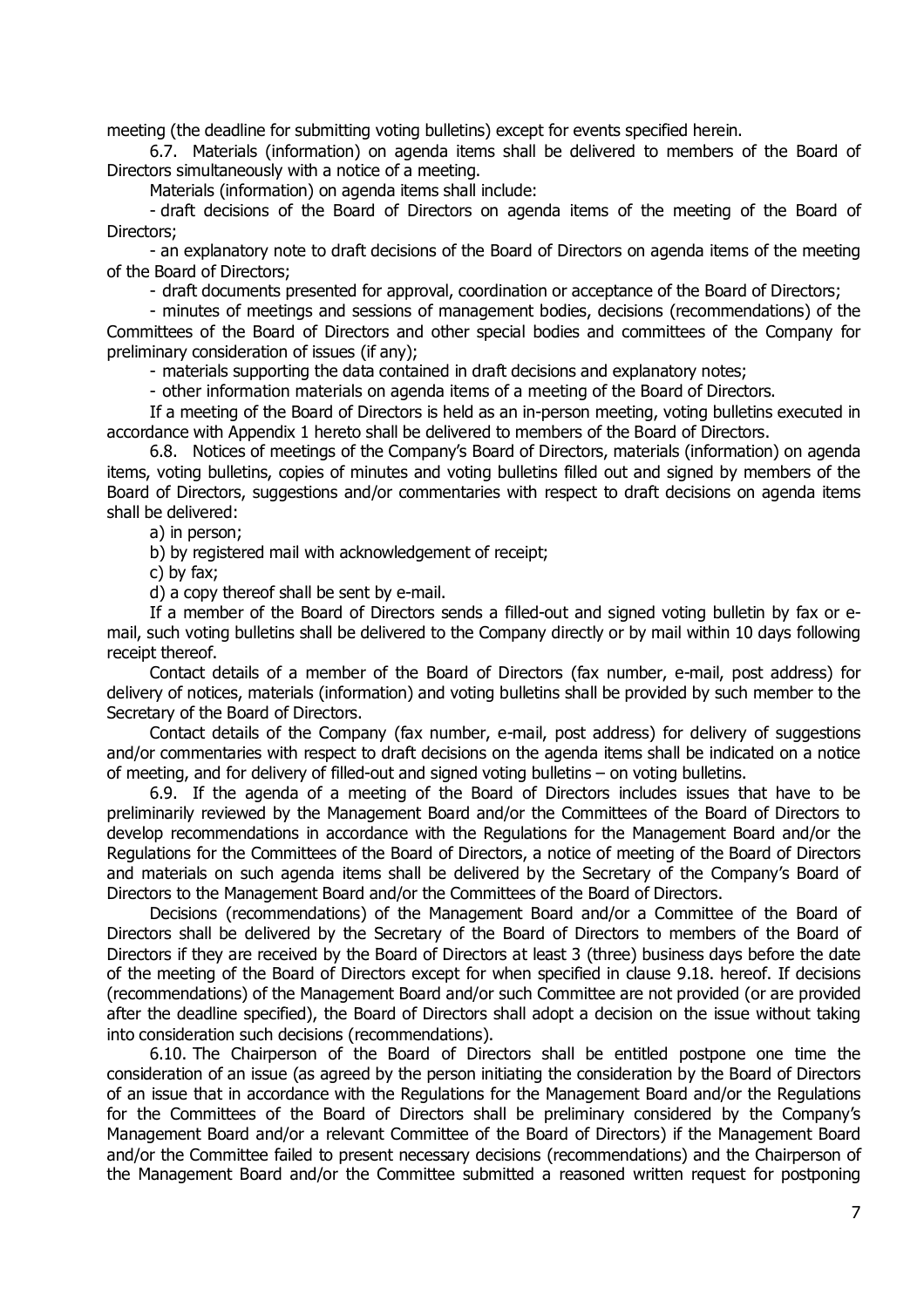consideration of such issue.

6.11. In events specified in clause 5.2. and section 9 hereof the term for delivering a notice of a meeting of the Board of Directors and presenting materials (information) may be shortened by the decision of the Chairperson of the Board of Directors.

# **7. Delivery of Meetings of the Board of Directors**

7.1. Meetings of the Board of Directors shall be opened by the Chairperson of the Board of Directors.

7.2. Participants of meetings of the Board of Directors shall include members of the Company's Board of Directors and persons invited to participate in the meeting on each matter in question.

7.3. The Secretary of the Board of Directors shall determine if a meeting of the Board of Directors is quorate.

A meeting of the Board of Directors shall be deemed quorate if at least half of the elected members of the Board of Directors are present.

In addition to opinions of members of the Board of Directors who are present at a meeting, as part of determining of the quorum or the results of voting on agenda items votes of absent members of the Board of Directors whose written opinions duly executed in accordance with these Regulations were delivered to the Company at least one hour before the start of a meeting of the Board of Directors shall also be taken into consideration.

7.4. The Chairperson of the Board of Directors shall inform those present if the meeting is quorate and announce the agenda of the meeting of the Board of Directors.

7.5. If there is no quorum, the meeting shall be declared non-quorate. In this case the Chairperson of the Board of Directors shall adopt one of the following decisions:

1) through consultations with present members of the Board of Directors postpone the start of the meeting but no more than for two hours;

2) schedule the day of a new meeting to replace the non-quorate one with the previously approved agenda. In this case the materials (information) on the agenda items shall not be redistributed;

3) include agenda items of the non-quorate meeting in the agenda of the next scheduled meeting of the Board of Directors.

7.6. A meeting of the Board of Directors shall consist of the following stages:

1) a member of the Board of Directors or a guest participant delivers a report on an agenda item;

2) a member of the Committee of the Board of Directors delivers a report on an agenda item if that agenda item is reserved for the respective Committee;

3) the agenda item is discussed;

4) suggestions related to the text of a decision on the agenda item are submitted;

5) a voting on the agenda item is held;

6) votes are counted and voting results are tallied;

7) voting results and the decision on the agenda item are announced.

7.7. Written opinions of members of the Board of Directors absent from a meeting of the Board of Directors shall be executed only by filling out a voting bulletin prepared in accordance with Appendix 1 hereto.

7.7.1. To fill out a voting bulletin a member of the Board of Directors shall leave only one voting opinion uncrossed (For, Against or Abstained) on each draft decision on each agenda item.

A written opinion of a member of the Board of Directors (a voting bulletin) shall be signed by such member with his/her full name indicated.

7.7.2. A written opinion of a member of the Board of Directors (a voting bulletin) filled out in violation of the requirements specified in sub-clause 1 of clause 7.7.1. shall not be taken into consideration when determining the quorum or counting the votes related to a respective agenda item.

An unsigned voting bulletin shall not be taken into consideration when determining the quorum or tallying the voting results.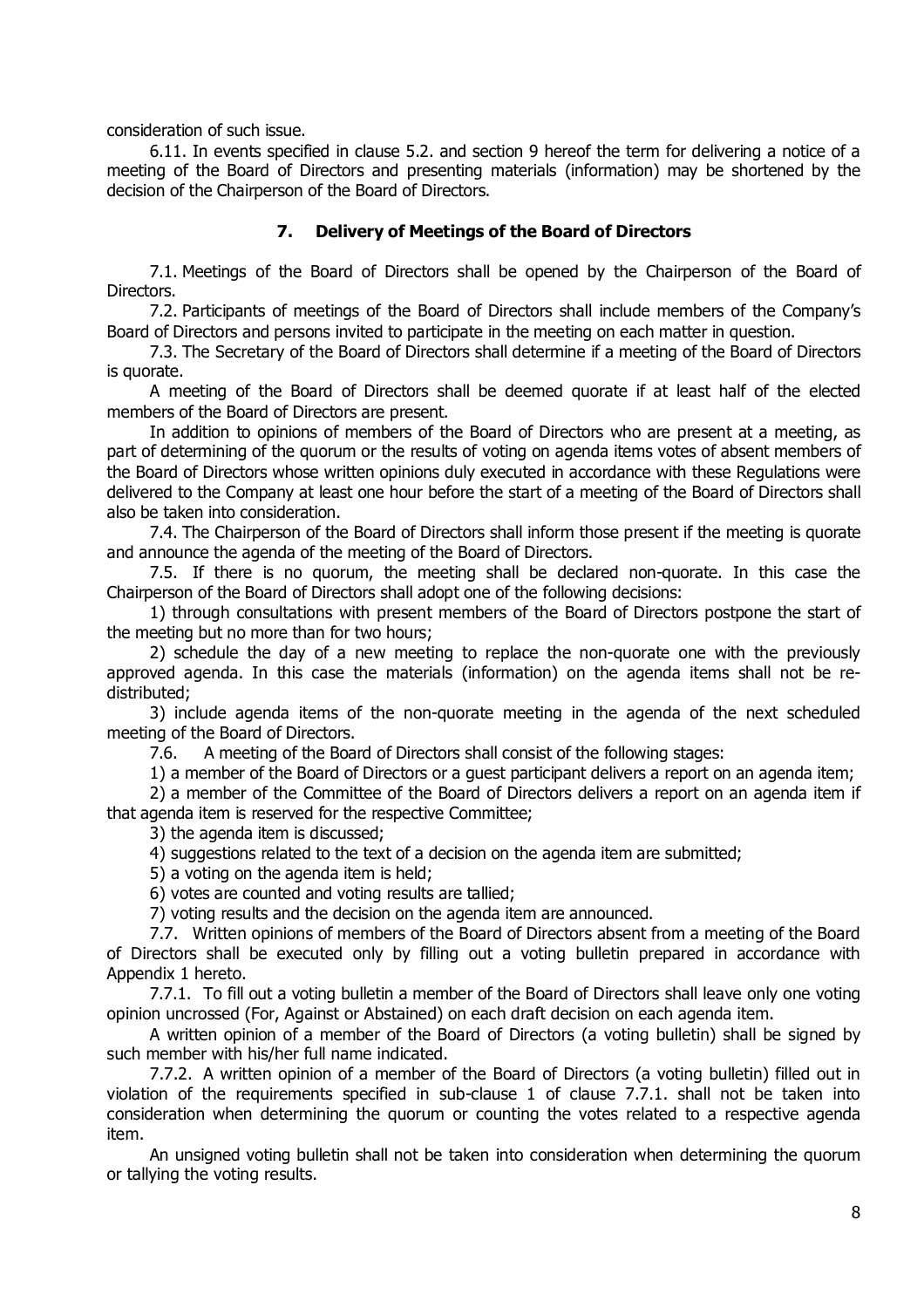7.7.3. A timely received written opinion of a member of the Board of Directors absent from a meeting of the Board of Directors (a voting bulletin) must be presented by the Secretary of the Board of Directors for consideration to other members of the Board of Directors present at the meeting.

7.7.4. A written opinion of a member of the Board of Directors absent from a meeting of the Board of Directors (a voting bulletin) receiving after the deadline for submission of voting bulletins shall be deemed not received and shall not be taken into consideration when determining the quorum or tallying the voting results.

7.8. At meetings of the Board of Directors decisions shall be adopted by a majority vote of members of the Board of Directors participating in the voting on agenda items of a specific meeting of the Board of Directors except for cases specified in the applicable Russian laws and the Company's Articles of Association.

7.9. If in the course of discussions related to agenda items at a meeting of the Board of Directors the text of an agenda item of such meeting or a draft decision on an agenda item of such meeting is amended or supplemented, written opinions of members of the Board of Directors absent from such meeting (voting bulletins) shall be taken into consideration as part of tallying the voting results on respective agenda items as specified in clause 7.10.

7.10. The Secretary of the Board of Directors shall prepare and sign a voting bulletin (Appendix 1) in view of the amendments to the text of an agenda item and/or draft decision and deliver it to members of the Company's Board of Directors who were absent from a specific meeting and presented their written opinions on the day of the meeting.

A member of the Board of Directors shall deliver a filled-out and signed voting bulletin to the Company (the Secretary of the Board of Directors) not later than on 6.00 p.m. (Moscow time) the next business day following the day of the meeting.

7.11. Based on the results of voting at a meeting of the Board of Directors and written opinions (voting bulletins) received from members of the Board of Directors absent from such meeting, the Secretary of the Board of Directors shall tally the voting results related to agenda items and execute minutes of such meeting pursuant to the procedure specified herein.

If written opinions of members of the Board of Directors are presented as specified in clause 7.10. hereof, the date of the respective meeting of the Board of Directors shall be the deadline for submitting voting bulletins.

7.12. As part of resolving issues at meetings of the Board of Directors each member of the Board of Directors shall have one vote.

In the event of equality of votes the Chairperson of the Board of Directors shall have the decisive vote.

Transfer of the right of vote by a member of the Board of Directors to another member of the Board of Directors or a third party shall not be allowed.

## **8. Procedure for Adoption of Decisions through Absentee Voting**

8.1. The Company's Board of Directors shall be entitled to adopt decisions on agenda items of a meeting through absentee voting (by poll).

8.2. In order for the Board of Directors to adopt a decision through absentee voting (by poll), a notice of absentee voting on agenda items, draft decisions on such agenda items and materials (information) on agenda items shall be sent to each member of the Board of Directors pursuant to the procedure and within the deadline specified in clauses 6.6 to 6.9 hereof.

8.3. Members of the Board of Directors shall be entitled to submit their suggestions and/or commentaries on a specific draft decision of the Board of Directors on issues put to absentee voting not later than 2 (two) business days before the deadline for submitting voting bulletins specified in a notice of absentee voting.

8.4. The Secretary of the Board of Directors shall agree with the Chairperson of the Board of Directors and prepare a voting bulletin for absentee voting in view of received suggestions and/or commentaries related to proposed draft decisions of the Board of Directors on issues put to absentee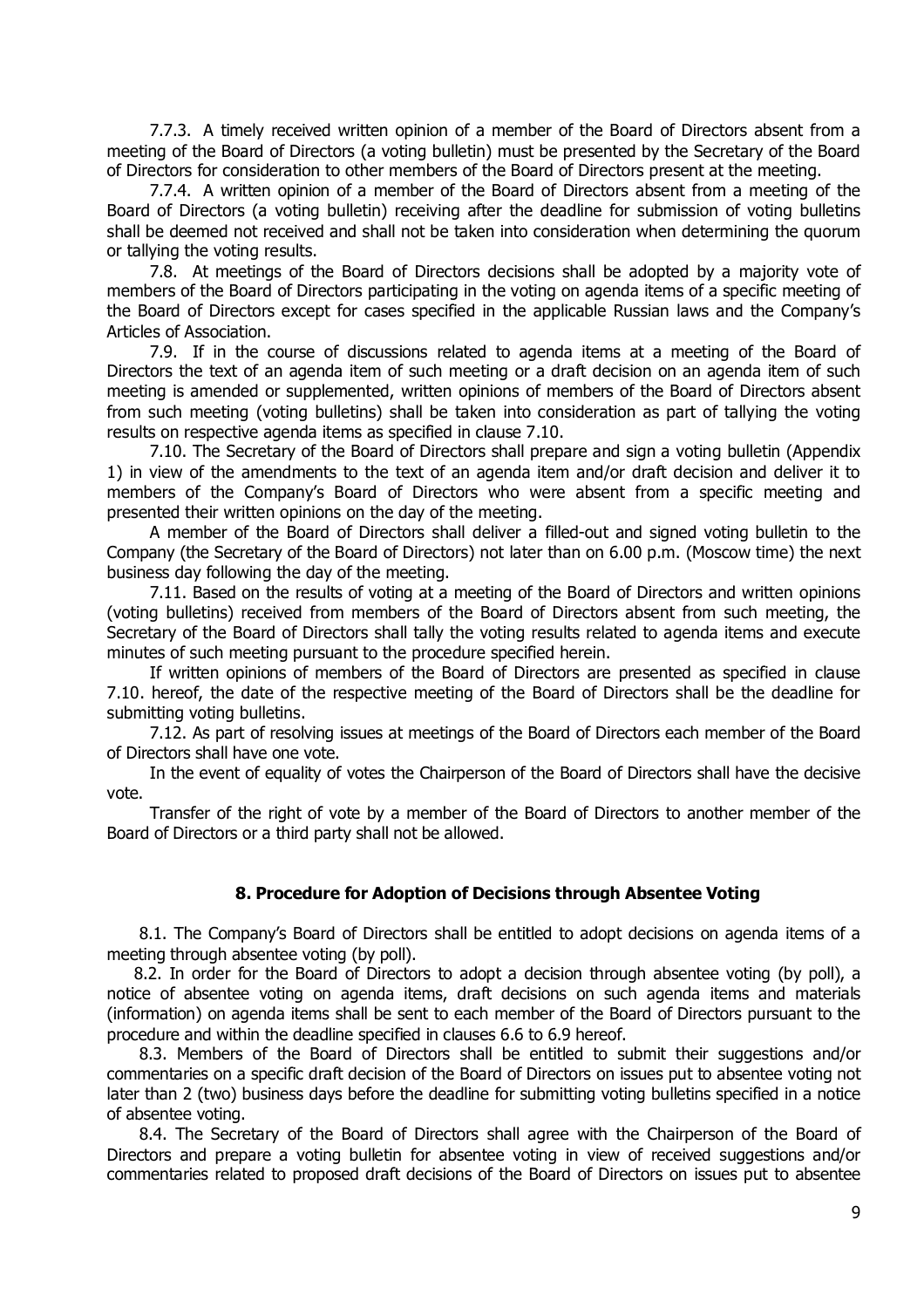voting executed in accordance with Appendix 2 hereto.

8.5. A voting bulletin for absentee voting shall be delivered to members of the Board of Directors not later than 1 (one) business day before the deadline for submitting voting bulletins specified in a notice of absentee voting.

8.6. To fill out a voting bulletin for absentee voting a member of the Board of Directors shall leave only one voting option (For, Against, Abstained) uncrossed on each draft decision on each issue.

After filling out a voting bulletin, a member of the Board of Directors shall sign it and indicate its full name.

A filled-out and signed voting bulletin shall be delivered by a member of the Board of Directors to the Secretary of the Board of Directors within the deadline specified in the voting bulletin.

8.7. A voting bulletin filled out in violation of the requirements specified above in the first paragraph of clause 8.6. hereof shall not be taken into consideration when counting votes related to a specific issue.

An unsigned voting bulletin or a voting bulletin received by the Company after the deadline specified in the bulletin shall be deemed invalid and shall not be taken into consideration when determining the quorum required to adopt a decision through absentee voting or when counting the votes or tallying the voting results.

8.8. A member of the Board of Directors shall be deemed to have participated in absentee voting if the Secretary of the Board of Directors receives his/her voting bulletins before the deadline for submitting voting bulletins as specified in the bulletin.

8.9. The results of voting on agenda items of an absentee meeting shall be tallied based on voting bulletins filled out and signed by members of the Board of Directors and received by the Company before the deadline specified in the bulletin.

8.10. The Secretary of the Board of Directors shall execute minutes of a meeting of the Board of Directors based on the voting bulletins received as specified herein.

#### **9. Convocation and Holding of Meetings of the Board of Directors Related to Establishment of Executive Bodies of the Company**

9.1. A meeting of the Board of Directors related to establishment of executive bodies of the Company (election, termination or suspension of the powers) shall be convened and held in accordance with the general rules specified herein in view of the specific requirements set out in this Section.

9.2. The procedure covered by this Section shall apply:

- to terminate the powers of the Director General and elect a new Director General (or intermediate sole executive body (the Director General));

- to elect the Director General (if previously the Board of Directors adopted a decision on termination of the powers of the Director General and election of intermediate sole executive body (the Director General) and a new Director General of the Company was not elected);

- to suspend the powers of a managing organization (manager) and appointment of an intermediate sole executive body (the Director General).

9.3. The process of preparing for and holding a meeting of Board of Directors whose agenda includes the matters listed in clause 9.2. hereof shall consist of the following stages:

- deliver a notice of convocation of a meeting to members of the Board of Directors indicating the right to suggest a candidate to the position of the Director General (or intermediate sole executive body (the Director General)) if an issue of suspending the powers of the managing organization (manager) or the candidate for the position of the managing organization (manager) is raised in the events specified in this Section);

- members of the Board of Directors suggest candidates for the position of the Director General (or intermediate sole executive body (the Director General), the managing organization (manager));

- a decision on termination of the powers of the Director General or suspension of the powers of the managing organization (manager);

- a decision on election of the Director General (or sole executive body (the Director General)) is adopted if an issue of suspending the powers of the managing organization (manager) is raised;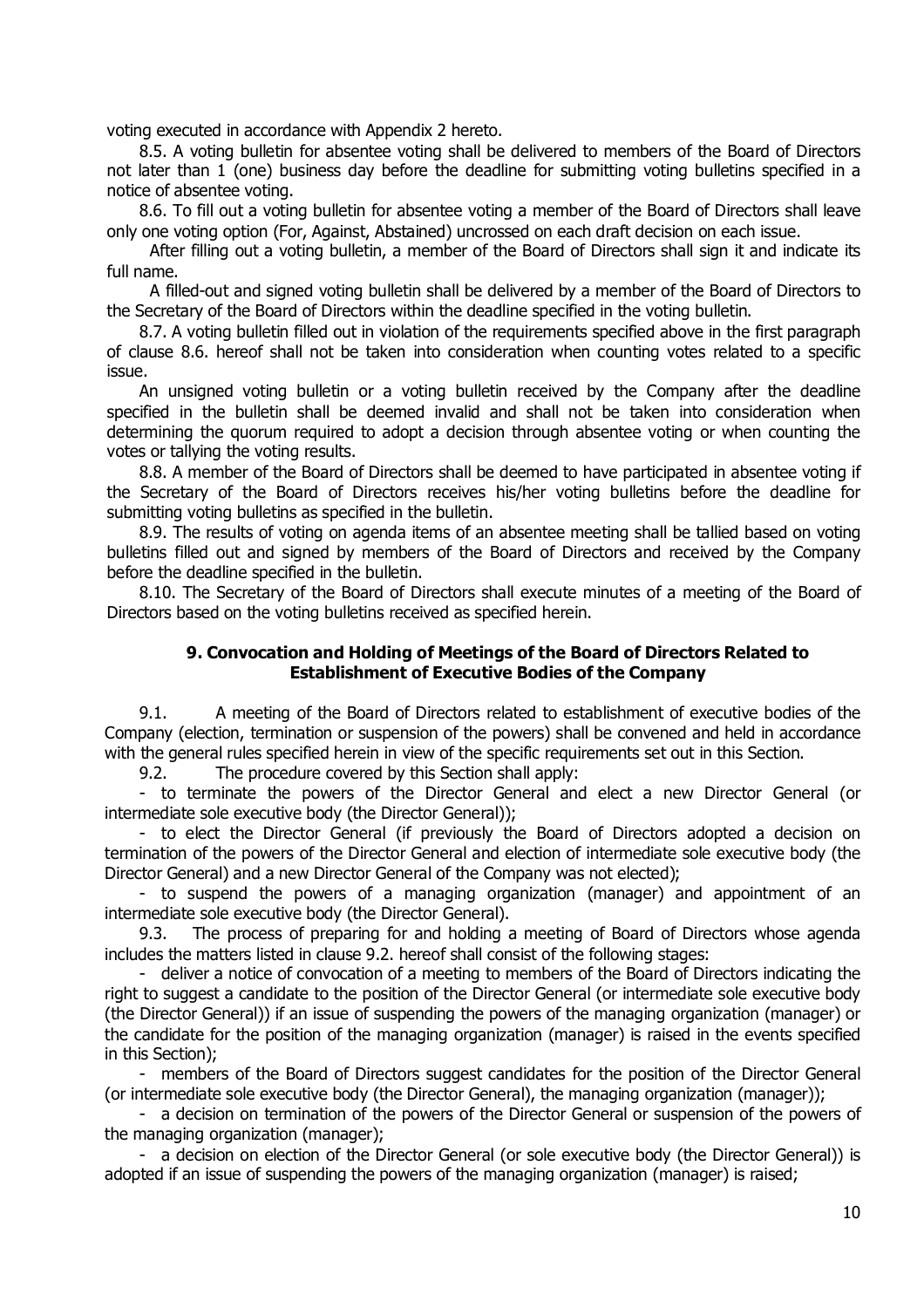- a decision on election of the intermediate sole executive body (the Director General) is adopted if a decision was adopted to terminate the powers of the Director General but the voting did not result in adoption of a decision on election of a new Director General;

- a suggestion is prepared by the Board of Directors related to the candidate(s) to the position of the managing organization (manager) to vote at the General Meeting of Shareholders on the issue of transferring the powers of the sole executive body (the Director General) to the managing organization (manager).

9.4. If a decision is adopted to suspend the powers of the managing organization (manager) and appoint the intermediate sole executive body (the Director General), the Board of Directors shall adopt a decision on delivery of an extraordinary General Meeting of Shareholders of the Company to settle the issue of early termination of the powers of the managing organization (manager).

9.5. In the event specified in clause 9.4. of this Section the Board of Directors shall discuss the issue of the candidate(s) for the position of the managing organization (manager) to which the powers of the sole executive body of the Company are proposed to be transferred and adopt other decisions related to suspension of the powers of the managing organization (manager) and discharging by the intermediate sole executive body (the Director General) of its functions until the next General Meeting of Shareholders at a meeting convened to adopt decisions on suspension of the powers of the managing organization (manager) and appointment of the intermediate sole executive body (the Director General).

9.6. A notice of a meeting of the Board of Directors whose agenda includes the matters listed in clause 9.2. hereof shall be delivered to members of the Board of Directors in writing at least 3 (three) days before the date of such meeting

Such meeting of the Board of Directors can be held in any form.

9.7. Unless otherwise specified in a decision of the Board of Directors, each member of the Board of Directors shall be entitled to suggest no more than one candidate for the position of the Director General (intermediate sole executive body (the Director General)). A member of the Board of Directors shall also be entitled to suggest a candidate for the position of the intermediate sole executive body (the Director General) if a decision is adopted to terminate the powers of the Director General but the voting does not result in adoption of a decision on election of a new Director General. In this case a member of the Board of Directors shall be entitled to suggest the same person for the position of the Director General and the intermediate sole executive body (the Director General).

9.8. If the agenda of a meeting of the Board of Directors includes an issue of suspension of the powers of the managing organization (manager), a member of the Board of Directors shall also be entitled to suggest a candidate for the position of the managing organization (manager) to develop a suggestion of the Board of Directors for the General Meeting of Shareholders with respect to the issue of transferring the powers of the sole executive body of the Company to the managing organization (manager).

9.9. A suggestion of a candidate (in accordance with clauses 9.7. and 9.8. hereof) shall be submitted in writing and signed by the initiating member of the Company's Board of Directors.

9.10. A suggestion of a candidate for the position of the Director General (intermediate sole executive body (the Director General)) shall indicate:

- the name of the candidate;
- the date and place of birth;
- educational background, profession and qualification;
- a degree (if any);
- work record for the last 5 (five) years;
- number and categories (types) of shares of the Company held by the candidate.

9.11. A suggestion of a candidate for the position of the managing organization shall indicate:

- the full corporate name of the organization;
- the date and place of state registration of the organization;
- data on the founders of the organization;
- data on the shareholders (participants) of the organization;
- data on affiliates of the organization.

9.12. A suggestion of a candidate for the position of the manager shall indicate shall contain the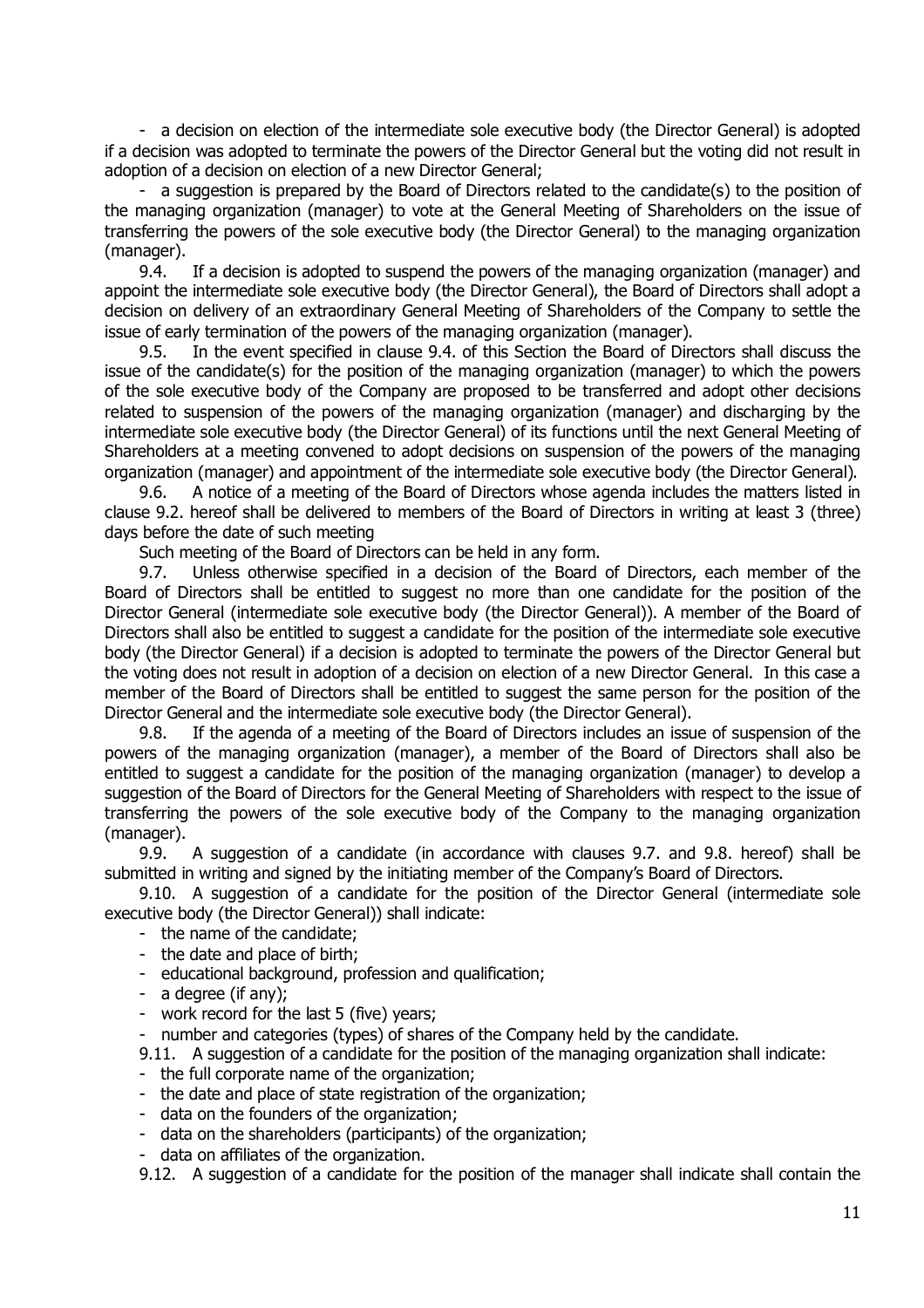data specified in clause 9.10 hereof and data on the candidate's certificate of state registration as a sole proprietor (if any).

9.13. Suggestions of candidates for the position of the Director General (intermediate sole executive body (the Director General), the managing organization (manager)) shall be delivered to the Company in original or by fax (with subsequent delivery of the original at a meeting) at least 1 (one) day before the meeting of the Board of Directors.

9.14. Suggestions of candidates received from members of the Company's Board of Directors shall be included on the voting list.

9.15. If based on the results of voting on an issue of election of the Director General none of the candidate collects the required number of votes, the Board of Directors shall be entitled to appoint the intermediate sole executive body (interim Director General). In this case the voting list shall include the candidates for the position of the intermediate sole executive body (Director General) suggested by members of the Board of Directors in accordance with clause 9.7 of this Section. If none of the members of the Board of Directors suggested a candidate for the position of the intermediate sole executive body (Director General) in accordance with clause 9.7 of this Section, the voting list shall include the candidates suggested by members of the Board of Directors in the course of a meeting of the Board of Directors.

9.16. Members of the Board of Directors shall be entitled to request from a member of the Board of Directors additional information on the suggested candidate.

9.17. If in accordance with the Company's Articles of Association the Director General shall be elected by the General Meeting of Shareholders, the provisions of this Section shall apply to the extent specified in the Company's Articles of Association and the applicable Russian laws.

9.18. If the Company establishes a collective executive body, the procedure for electing its members and termination of their powers shall be set out in a by-law of the Company governing the activities of such body.

#### **10. Minutes of Meetings of the Company's Board of Directors**

10.1. The Secretary of the Board of Directors shall keep minutes of meetings of the Board of Directors.

10.2. Minutes of meetings of the Company's Board of Directors shall be executed within 3 (three) days following the day of a corresponding meeting (of tallying absentee voting results).

10.3. Minutes shall indicate:

- the full corporate name of the Company;
- the form of a specific meeting;
- the place, date and time of the meeting (tallying the voting results);

- members of the Board of Directors present at the meeting (participants of absentee voting) and guests;

- if the meeting had a quorum;

- the agenda;

- issues put to a vote and respective voting results by agenda items;

- decisions adopted.

Minutes of meetings of the Company's Board of Directors shall be signed by the chairperson of the meeting and the Secretary of the Board of Directors who shall be responsible for correct execution of such minutes.

Extracts from minutes of meetings of the Board of Directors shall be signed by the Secretary of the Board of Directors.

The Secretary of the Board of Directors shall endorse all appendices to minutes of meetings of the Board of Directors (the Chairperson of the Board of Directors shall endorse appendices to minutes of meetings of the Board of Directors if it is required based on the format of a specific document).

10.4. Members of the Board of Directors shall be informed of decisions adopted by the Board of Directors in writing by the Secretary of the Board of Directors who shall send copies of minutes of a specific meeting of the Board of Directors within one business day following the day of signing of such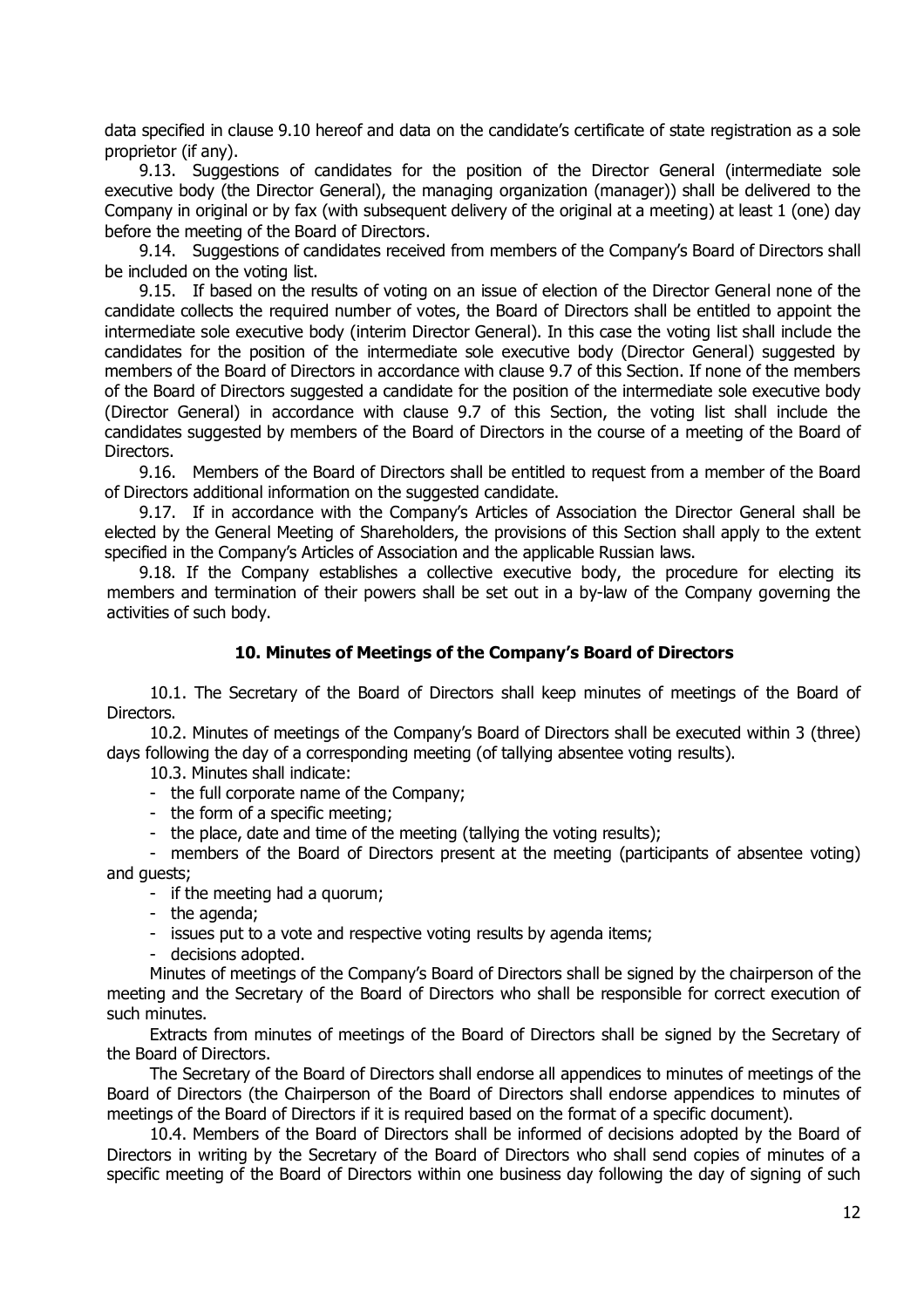minutes.

10.5. The Company shall keep minutes of meetings of the Board of Directors at the registered office of the Company's executive body.

10.6. Minutes of meetings of the Company's Board of Directors shall be available for reviewing for any shareholder of the Company, any member of the Board of Directors or the Internal Audit Committee, the Company's Auditor, Director General, official representatives of federal supervisory authorities at the registered office of the Company's executive body.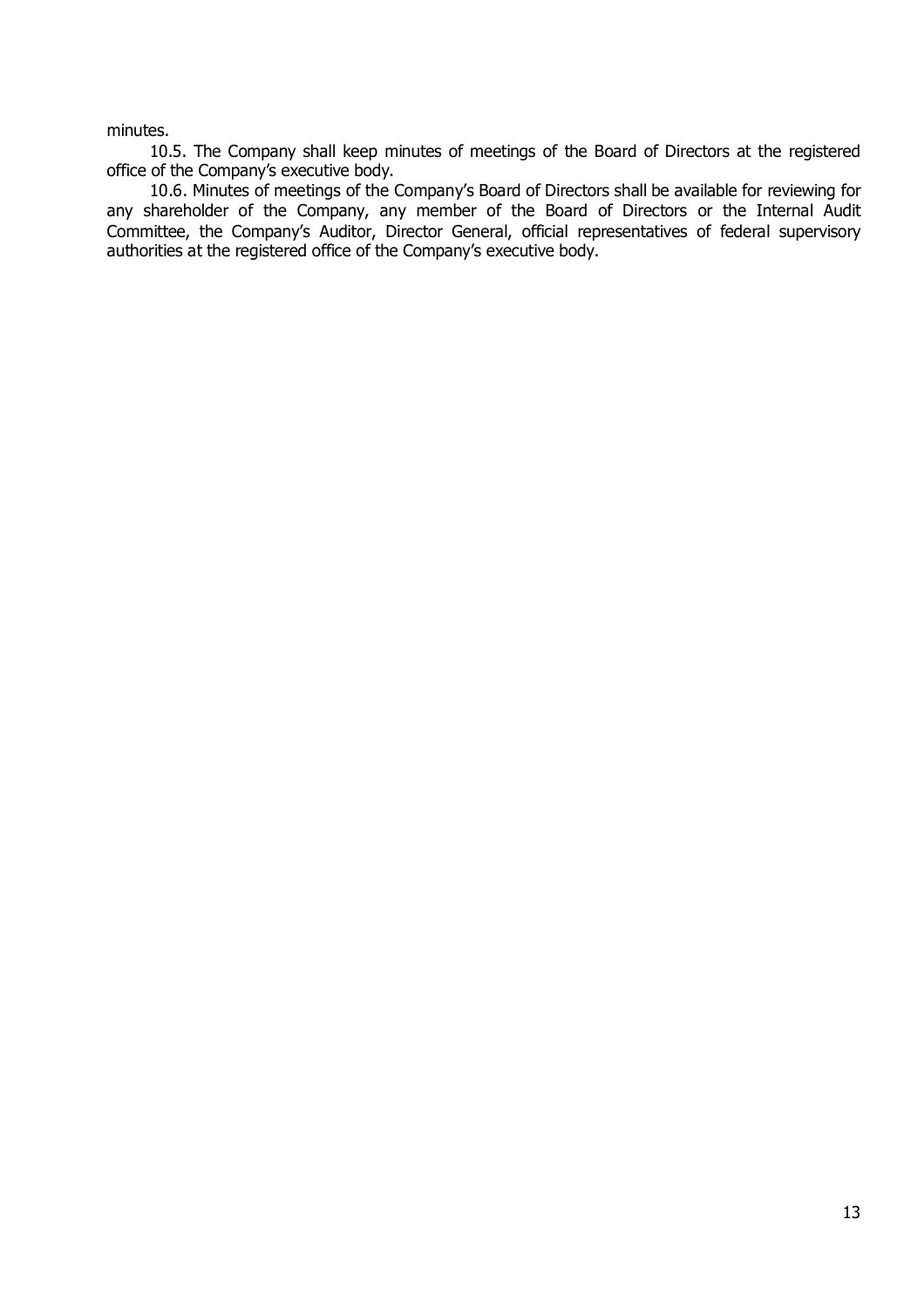Appendix 1 to the Regulations on the Procedure of Convening and Holding of Meetings of the Board of Directors of RAO Energy System of East Open Joint-Stock Company

# **BOARD OF DIRECTORS of RAO Energy System of East Open Joint-Stock Company**

|                                                                                                                                                                                                                                                           | to be held as an in-person meeting on $\frac{1}{2}$ $\frac{1}{2}$ $\frac{1}{2}$ $\frac{1}{2}$ $\frac{1}{2}$ |                                                                                                                                                                           |
|-----------------------------------------------------------------------------------------------------------------------------------------------------------------------------------------------------------------------------------------------------------|-------------------------------------------------------------------------------------------------------------|---------------------------------------------------------------------------------------------------------------------------------------------------------------------------|
| Issue:                                                                                                                                                                                                                                                    |                                                                                                             |                                                                                                                                                                           |
| Decision (adopted at the meeting):<br>$\mathbf{1.}$ $\blacksquare$                                                                                                                                                                                        |                                                                                                             |                                                                                                                                                                           |
| <b>FOR</b>                                                                                                                                                                                                                                                | <b>AGAINST</b>                                                                                              | <b>ABSTAINED</b>                                                                                                                                                          |
| Issue:                                                                                                                                                                                                                                                    | (leave your option uncrossed)                                                                               |                                                                                                                                                                           |
|                                                                                                                                                                                                                                                           |                                                                                                             |                                                                                                                                                                           |
| <b>FOR</b>                                                                                                                                                                                                                                                | <b>AGAINST</b>                                                                                              | <b>ABSTAINED</b>                                                                                                                                                          |
|                                                                                                                                                                                                                                                           | (leave your option uncrossed)                                                                               | After filling out and signing this voting bulletin, you shall send it to: _________________, or through fax                                                               |
|                                                                                                                                                                                                                                                           |                                                                                                             | A voting bulletin received by the Company after the above-mentioned deadline shall not be taken into<br>You are kindly requested to send the original voting bulletin to: |
|                                                                                                                                                                                                                                                           |                                                                                                             |                                                                                                                                                                           |
| Decision (adopted at the meeting):<br>After filling out and signing dus vourig building, you can be not later than that than the date, time/<br>consideration when counting the votes or tallying the voting results.<br>Member of the Board of Directors | (signature)                                                                                                 | (full name)                                                                                                                                                               |

<sup>&</sup>lt;sup>1</sup> The signature of the Secretary of the Board of Directors shall be required only if this voting bulletin is prepared and sent in the event and pursuant to the procedure specified in paragraph 7.10 of the Regulations. This footnote shall not appear on the voting bulletin.<br><sup>2</sup> This voting bulletin shall be invalid if not signed by the Secretary of the Board of Directors only in th

Regulations. This footnote shall not appear on the voting bulletin.